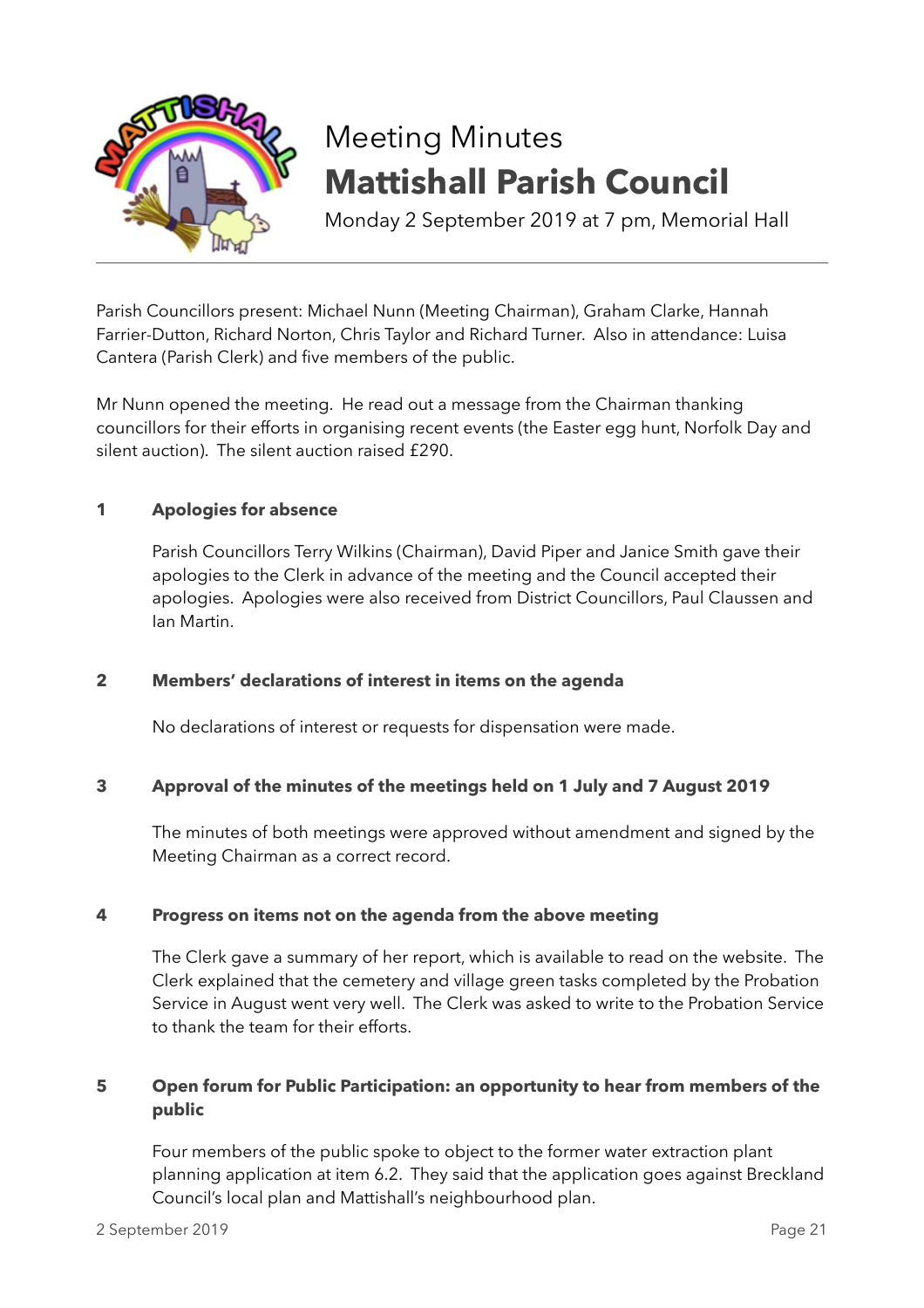One member of the public commented that the new speed humps on Dereham Road are very severe.

## **6 Planning matters**

6.1 **Results of applications (decisions taken by Breckland Council)** 3PL/2019/0604/LB - Talbot House, Church Plain - Replacement of some defective window and doors: Application approved.

3PL/2019/0666/HOU - Ash View, Church Lane - Single storey side and rear house extension, together with internal modifications and a new larger front bedroom elevation window: Application approved.

3PL/2019/0707/HOU - Cottonwood Cottage, Welgate - Erection of front porch and and conversion of garage to habitable room: Application approved.

3PL/2019/0710/HOU - 46 Burgh Lane - Loft conversion to include dormer windows to south side elevation and new roof lights to side elevations: Application approved.

3PL/2019/0761/CU - Land off New Lane - Continued use of land for recreational use and retention of shed & caravan for additional 12 months: Application approved.

3PL/2019/0804/HOU - Hall View Barn, 88A Dereham Road - Erection of 2 bay oak framed cart lodge with log store: Application approved.

Mr Turner reported that Breckland Council planning committee met today and the Four Winds application for the erection of 3 detached dwellings and garages (3PL/ 2019/0375/F) was approved.

6.2 **Report and recommendations on planning applications from the Delivery and Monitoring Group (DMG) -** Comments will be sent to Breckland Council on the following applications:

3PL/2019/1011/HOU - 91 Dereham Road - Front single storey extension and side and rear single storey extension: No objection.

3PL/2019/0877/F - Former Water Extraction Plant, South Green - Residential redevelopment comprising two 1.5 storey dwellings including means of access - The parish council objects to this application. The Mattishall Neighbourhood Plan (MNP) was 'made' in early November 2017 having been approved by 93% of those who voted in the referendum. This plan was based on the results of a questionnaire to which 38% of residents responded, and numerous public consultations.

This MNP contained policies for ensuring that the housing requirement to 2036 would be met by the village. The minimum requirement of 141 dwellings was confirmed by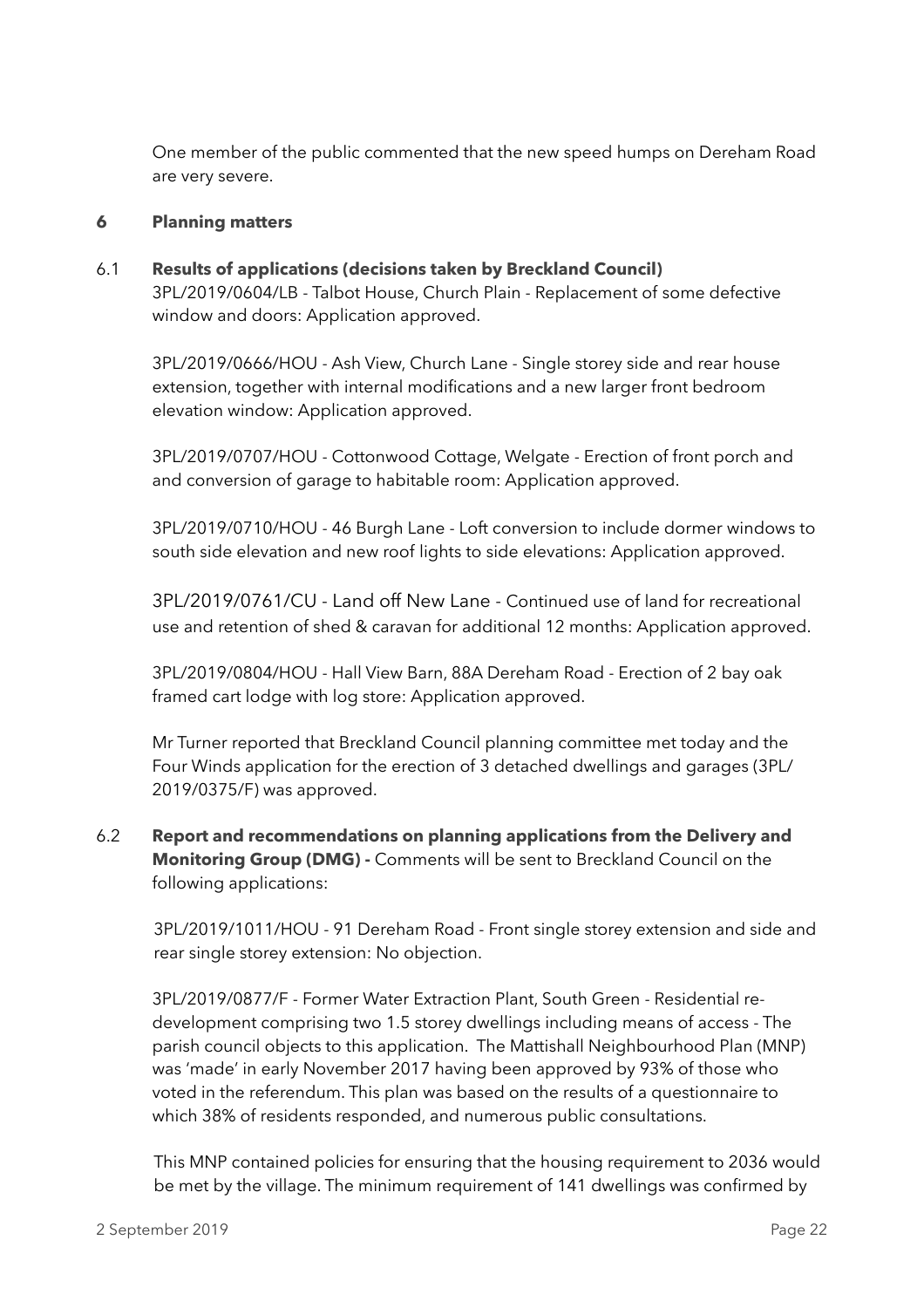Breckland Council (BDC) and the Examiner and was included in the draft Local Plan; this was subsequently amended to 149 by the Inspector of that Plan to reflect the actual situation at the time of inspection.

The MNP did not include site allocations as the only site acceptable to BDC at the time was subject to considerable local opposition, subsequently being removed from the draft Local Plan as a preferred site for that reason. All other sites were rejected by BDC as unsuitable, including a number in the same area as this application.

Since the MNP was 'made' the minimum requirement to 2036 has already been exceeded, primarily by ignoring the policies in the Plan.

This application does not conform to following MNP policies: ENV3 - Trees, hedgerows and boundaries ENV5 - Distinct villages ENV6 - Tranquillity and dark skies ENV7 – Protecting and enhancing the local environment HOU1 – Size of individual developments HOU2 – Housing types HOU4 – Complement and enhance the existing character of the villages HOU5 – High quality and energy efficiency TRA1 – Safe and sustainable transport

There is nothing to indicate that the applicant has considered the policies of the MNP. We note that the address on the application is incorrect, it is South Green as clearly shown on the map accompanying the application, and that some of the accompanying drawings are incorrectly captioned. Also the site is not fully paved as stated in the application.

Highways have objected to the site on visibility grounds. Data from the village SAM sign indicates that there are in excess of 35000 vehicle movements per month on this stretch of road. Speed data from the SAM sign location in South Green indicates that the Highways assessment of likely traffic speed at the site location is somewhat conservative.

The papers accompanying this application do not even offer the usual token concession to 'sustainable development' and moving toward a low carbon future.

# **7 Updates from individual council members (for information only)**

# 7.1 **Norfolk Day held on 27 July**

The weather was cool and the sky was grey on this year's Norfolk Day. Numbers were lower than hoped due to the weather, a major event being held in Norwich, and a road closure in the village. However, those that came enjoyed the entertainment, stalls and races. It was agreed at the August meeting that the remaining vouchers donated by local businesses would be used for a silent auction. The silent auction was held on 25 August at the Swan pub. It raised £290 and the proceeds will be used for hampers to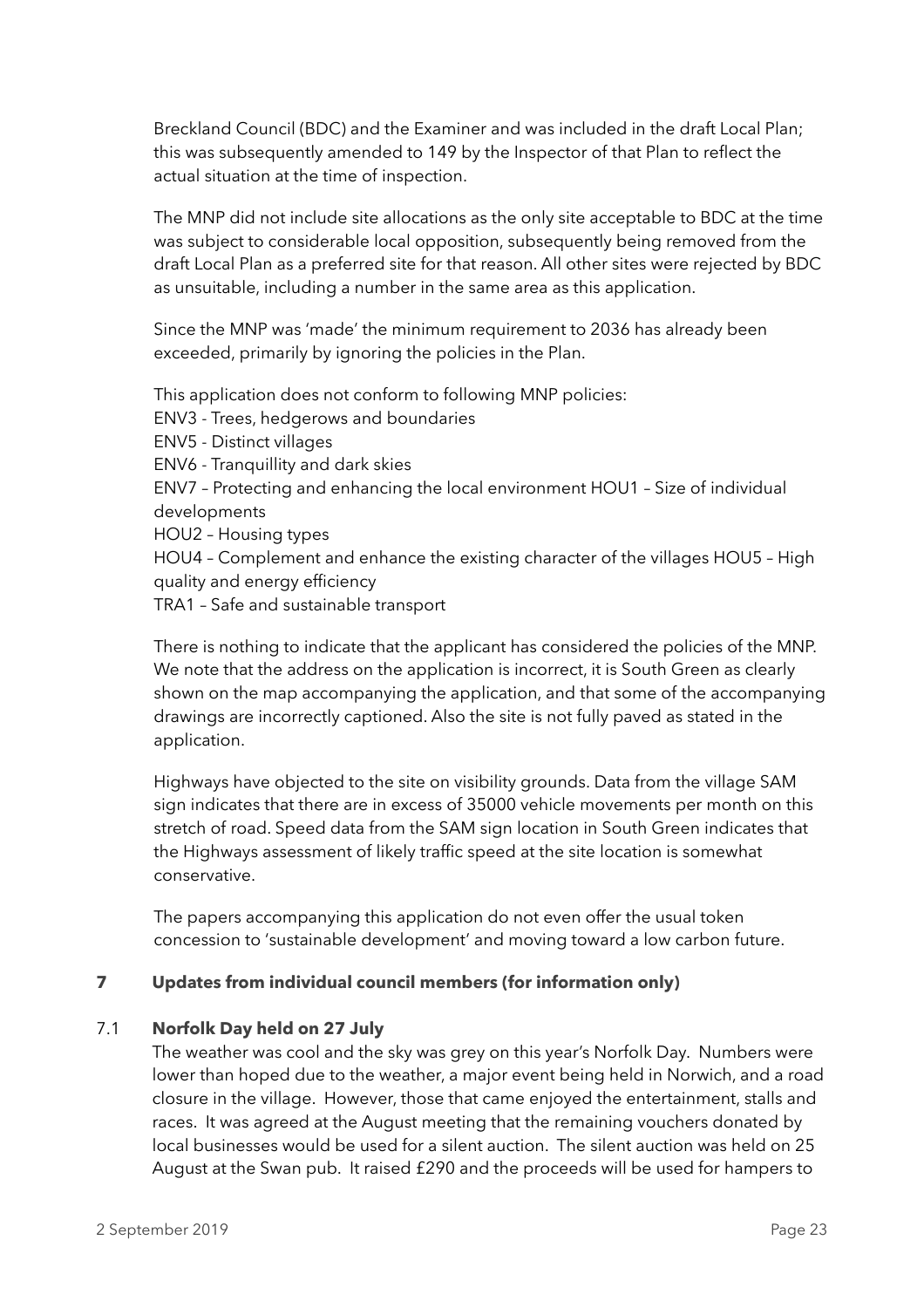be given out to villagers in need close to Christmas. The Council will decide the process of how to allocate hampers at the October meeting.

## 7.2 **A47 dualling**

Mr Nunn reported that he attended an A47 dualling group in July. The group has made a wish-list of 6 points they would like Highways England to take into account in their deliberations.

## 7.3 **Norwich Western Link**

Mr Nunn reported back on the detail of the Liaison Group meeting of 9 July attended by Dr Piper. The next steps timeline was presented as: the outline business case submission to the Department of Transport by the end of 2019; planning application submission early 2021; and start of construction late 2022.

The next meeting is 17 September at which the focus will be on 'packaging of complimentary transport measures'. Forms will be issued for return by 18 October to receive views of local parish councils.

## 7.4 **SAM2 (speed awareness messaging sign)**

The sign was in Back Lane for 4 weeks in July. Surprisingly, there were fewer speeding vehicles at this location than expected. The sign was not turned round as the post was found to be insecure. As an interim measure the sign was moved to Mill Street for the next 4 weeks while a tree in Burgh Lane, a new location, was pruned to allow the sign to function properly. The sign is now in Burgh Lane.

#### 7.5 **Weekly youth club**

Mr Nunn reported that he has written an article about the youth club for the village magazine, Miscellanea. There is a new supervisor for the club who is very inspiring. The children have enjoyed using the recently purchased outdoor sports equipment and free ice-lollies left over from Norfolk Day. There is a new name for the youth club: The Friday Hideout. The group is looking for volunteers to help out on Friday nights; the Clerk will help to advertise locally.

#### **8 Play area**

# 8.1 **Annual inspection report and consideration of recommendations**

The Clerk shared the report with councillors ahead of the meeting. A few minor issues were raised and the Clerk will ensure that these are dealt with.

#### 8.2 **Consideration of the installation of a new gate for the play area**

Mrs Farrier-Dutton asked the Council to consider a new gate as the current gate opens outwards towards a busy road and can be easily opened by very young children. The play area gate was deemed to be satisfactory by the inspector in his recent report. Councillors were sympathetic with the issue raised and asked the Clerk to research the cost of a suitable replacement gate from Playdale. Mr Turner will investigate if a magnet could be sourced as an alternative solution for closing the gate tightly.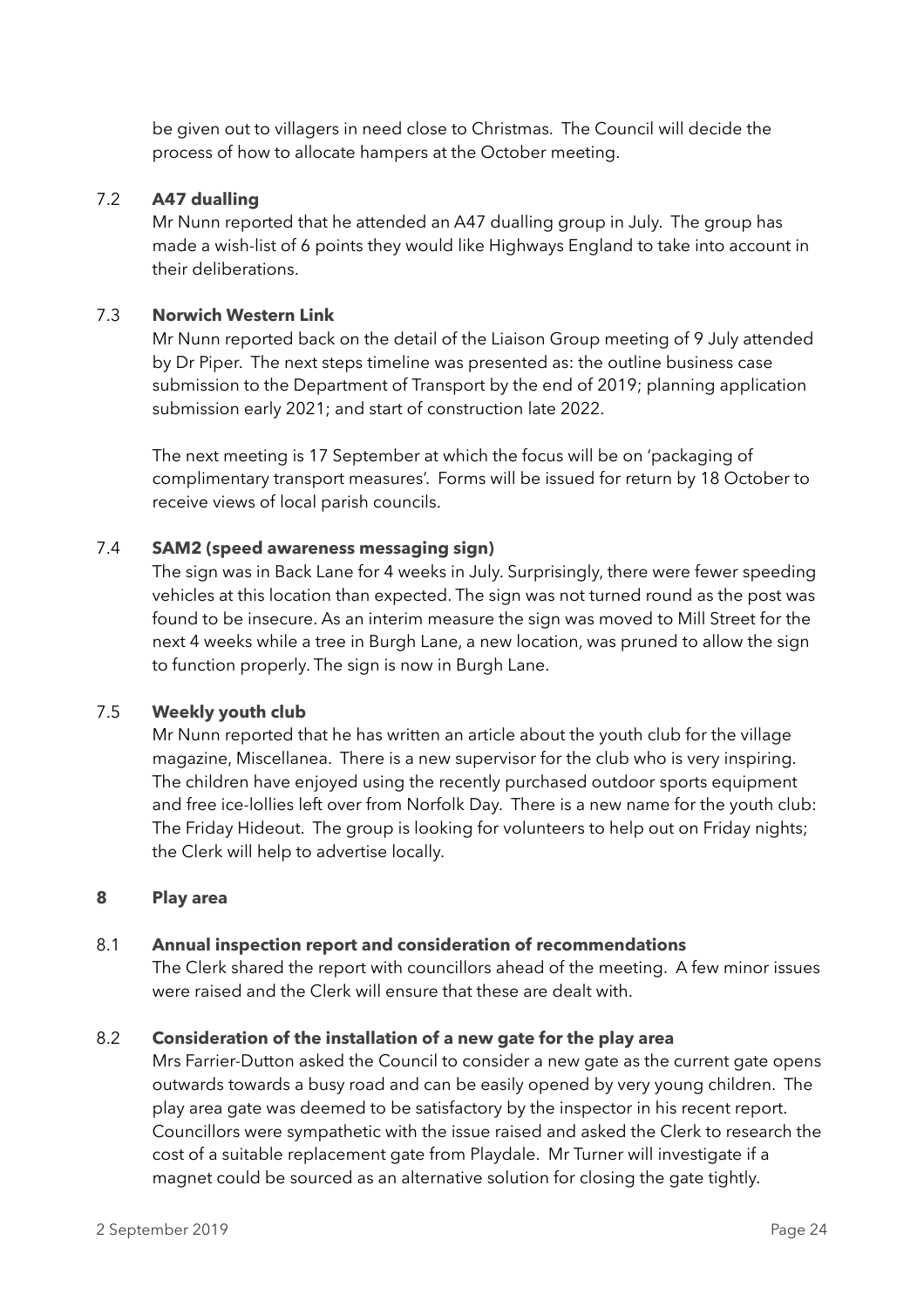## **9 Village events**

## 9.1 **Organisation of Remembrance Day**

Mr Clarke and Mrs Farrier-Dutton put themselves forward to assist Dr Piper with organising this event. The war memorial has experienced some vandalism over the summer, including a paving slab on the base that has been damaged. The Clerk will source new paving slabs.

## 9.2 **Christmas event**

Mr Turner and Mr Nunn will reserve a tree from the usual supplier in Honingham. The date of the Christmas event was discussed and it was provisionally agreed as Sunday 8 December, subject to the church's plans for their children's activities afternoon which usually runs earlier in the afternoon and feeds into the Parish Council event on the village green. The working group will meet soon to begin organisation.

#### 9.3 **75th anniversary of VE Day commemorations**

As Dr Piper, who is the lead organiser from the Parish Council for this event, was not present it was agreed to postpone discussion of this item to the October meeting.

# **10 Discussion on whether to have a sign at the entrance to the play area at Walnut Tree Fields**

The Clerk explained that Abel Homes are installing a small play area at the site (which will pass to the Parish Council shortly) and have asked if the Council wishes to have a sign installed. The Clerk was asked to discuss whether a sign is necessary with the annual play area inspector and respond accordingly to Abel Homes.

# **11 Replacement of assets for use at village events**

#### 11.1 **Replacing the marquee**

The marquee, frequently used by the Parish Council for village events, is worn and leaks when it rains. Mr Turner had researched a replacement of a similar size. The Council asked the Clerk to work with Mr Turner to come up with options for discussion at the October meeting of up to £600 including VAT.

# 11.2 **Replacing the PA system**

Mr Nunn explained that the PA system used at village events is borrowed from a villager and the Parish Council would benefit from buying a new one. There is a PA system that belongs to the village but it is old and no longer used. Mr Nunn had started some research and found a suitable system for just under £400 including VAT. He and the Clerk will research PA systems further and present options at the October meeting.

The Meeting Chairman suspended standing orders to allow the meeting to continue beyond 2.5 hours.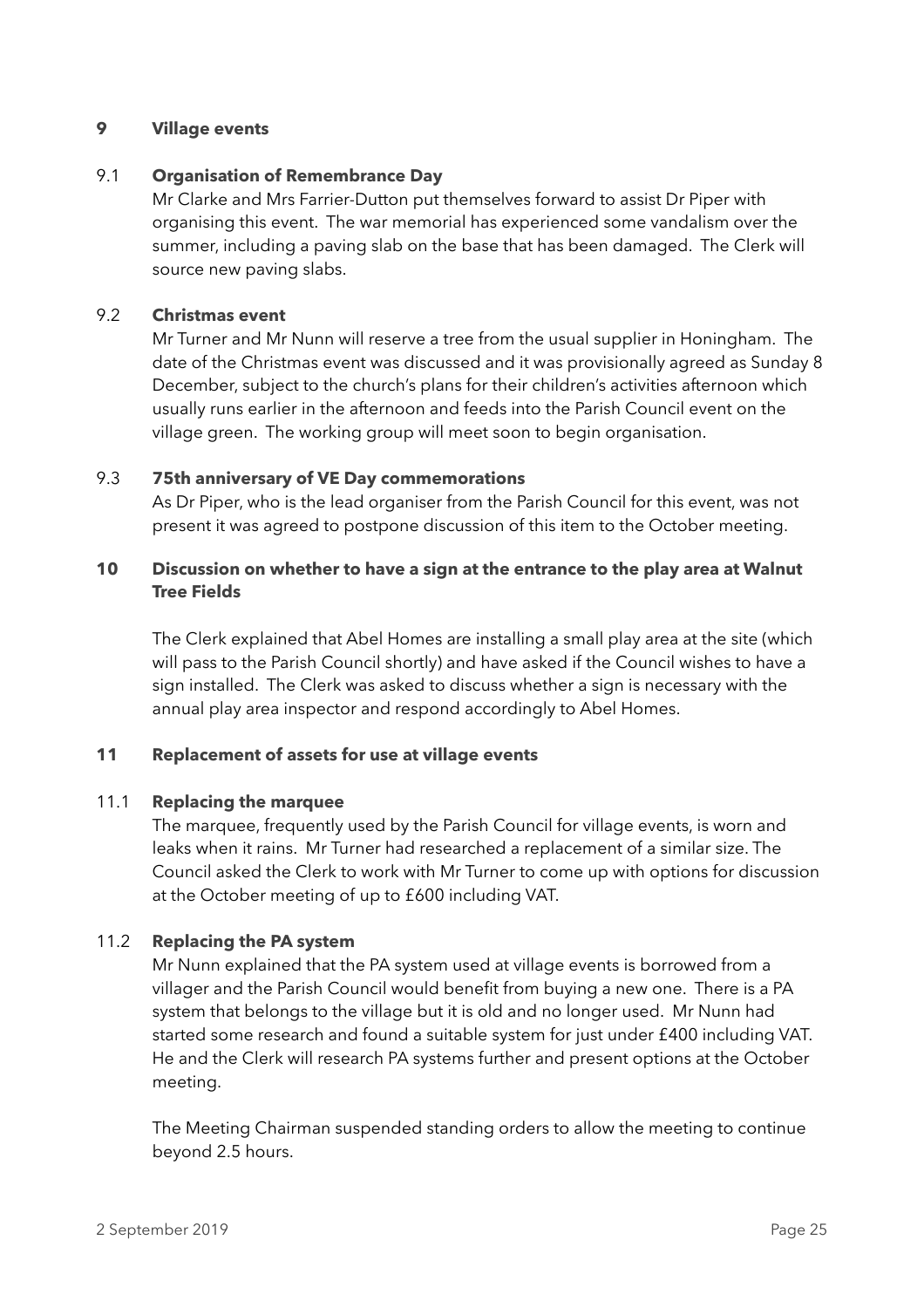Mrs Farrier-Dutton's request to discuss item 15 next in the proceedings was agreed to. There were no members of the public remaining at the meeting at this stage.

**15 Consideration of the appointment of a handyman and the terms to be offered** Councillors and the Clerk had met with two people over the Summer who are interested in the handyman/woman role. The Council **RESOLVED** to employ Matt Plunkett on a six-month trial contract starting September 2019.

## **12 Finance**

12.1 **Report from parish councillor checking the finances for the 1st quarter**  Mr Turner met with the Clerk to review the finances and reported that they were in good order. He plans to create a new checklist.

# 12.2 **Consideration of grant requests from local organisations**  One application had been received from Mattishall Parochial Church Council. The Council **RESOLVED** to award Mattishall PCC £400 towards the maintenance of St Peter's churchyard.

# 12.3 **Payment of accounts list**

The Council **RESOLVED** to approve the payments list (refer to final page).

## 12.4 **Re-appointment of internal auditor for the 2019-20 financial year**

The Clerk explained that the Parish Council must appoint an internal auditor for the 2019-20 financial year-end. She proposed that the Council appoints the same internal auditor who worked on the 2018-19 internal audit. The Council **RESOLVED** to appoint Max Bergin for 2019-20 internal audit.

#### 12.5 **Discussion on renewal of the contract with ESPO for electricity supply**

The Parish Council has a contract with ESPO, a public sector procurement service, for supply of electricity at the village green. The contract is due for renewal on 1 October 2020. The Council **RESOLVED** to renew the contract with ESPO. The contract will run until September 2024.

#### **13 Correspondence**

The correspondence was available for councillors to read.

#### **14 Items for the next meeting agenda (Monday 7 October 2019)**

Remembrance Day organisation, play area gate, 75th anniversary of VE Day commemorations, allocation of Christmas hampers, Norwich Western Link, and marquee and PA system quotes will feature as items for discussion on the October agenda.

The Meeting Chairman closed the meeting at 9.56 pm.